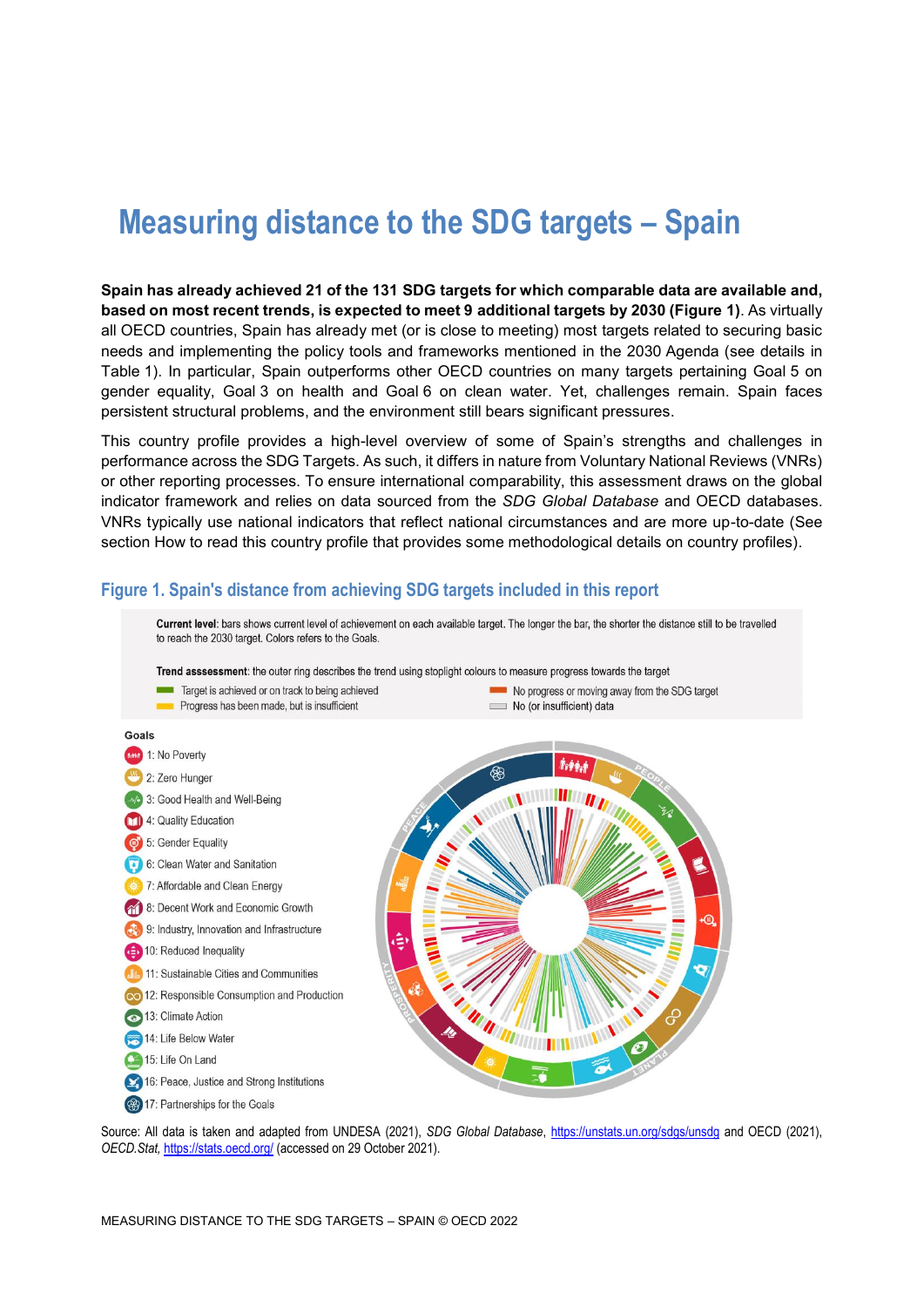# **Main strengths**

**Spain had been very active to combat gender differences**. Across OECD countries, Spain has one of the most comprehensive legal frameworks to foster gender equality (Targets 5.1 and 5.3). In addition, national parliament is close to gender parity (Targets 5.5 and 16.7) and the proportion of ever-partnered women and girls subjected to physical and/or sexual violence by a current or former intimate partner in the previous 12 months is among the lowest of the OECD (Target 5.2). Yet, latest available data suggest that women still bear the lion share of unpaid care and housework (Target 5.4) and that they remain underrepresented in economic spheres (Target 5.5) – according to data sourced from the *SDG Global Database*, in 2019, only a third of managerial positions were held by women. Beyond gender, Spain also performs well on some other targets aiming at fostering inclusion. Spain meets the requirements to facilitate orderly, safe, regular and responsible migration (Target 10.7) and more than 80% of the population believe that Spain is a good place to live for racial and ethnic minorities (Target 10.3). Beyond national borders, while Official Development Assistance is only a third of the 0.7% of GNI international target (Target 17.2), Spain features low transactions costs to send migrants' remittances (Target 10.c).

**Spain outperforms the OECD average on many targets relating to health**. As virtually all OECD countries, Spain already met Target 3.1 and 3.2 and neonatal and maternal mortality. Yet, Spain is also close to target level (and ahead the OECD average) on Target 3.3 on combatting communicable diseases (including Tuberculosis, HIV and Hepatitis B), Target 3.5 on prevention of substance abuse, Target 3.6 on deaths from road traffic accidents, Target 3.9 on deaths and illness from pollution and Target 3.b on vaccination coverage. With one in five adult smoking daily, Target 3.a focusing tobacco consumption is the only target were Spain lags behind the OECD average. Yet, on all of them, Spain has achieved significant progress.

**While pressures on the environment remain important, Spain also shows short distances on some**  environmental targets. CO<sub>2</sub> emissions per capita have been decreasing (Target 13.2), energy efficiency improving (Target 7.3), air pollution is below WHO targets (Target 11.6), material use decoupled from economic and population growth (Targets 8.4 and 12.2) and protected natural areas (14.5 and 15.1) have been rising. While water stress is high in Spain (Target 6.4), water resources are deemed to be well managed (Target 6.5). Virtually everyone has access to safely managed drinking water and sanitation services (Targets 6.1 and 6.2), still 10% of the population is not connected to public sewage treatment (Target 6.3). Spain is also close to meeting targets on education to sustainable development (Targets 4.7, 12.8 and 13.3) and has already implemented many policy instruments listed in the 2030 Agenda such as commitments and obligations in transmitting information on hazardous waste (Target 12.4), on the fair and equitable sharing of the benefits arising from the use of genetic resources (Target 15.6) or on the prevention of invasive alien species (Target 15.8).

## **Main challenges**

**On economic growth and employment, Spain faces persistent structural challenges**. In the years that followed the global financial crisis and until the onset of the COVID-19 pandemic, Spain experienced a robust job-rich recovery. Yet, as in most OECD countries, Spain's long-term growth of GDP and labour productivity have been low (Targets 8.1 and 8.2) – and both were hit hard by the pandemic. On the employment front, while average wages are relatively high, in 2020, the unemployment rate was more than twice the OECD average (Target 8.5) and one in five young adult was not in education, employment or training (Target 8.6). Beyond the main macro-economic indicators, the share of R&D expenditure in GDP and researcher density are low (but on a positive trends) compared to OECD peers (Target 9.5) while the relative size of manufacturing value added is low and decreasing (Target 9.2).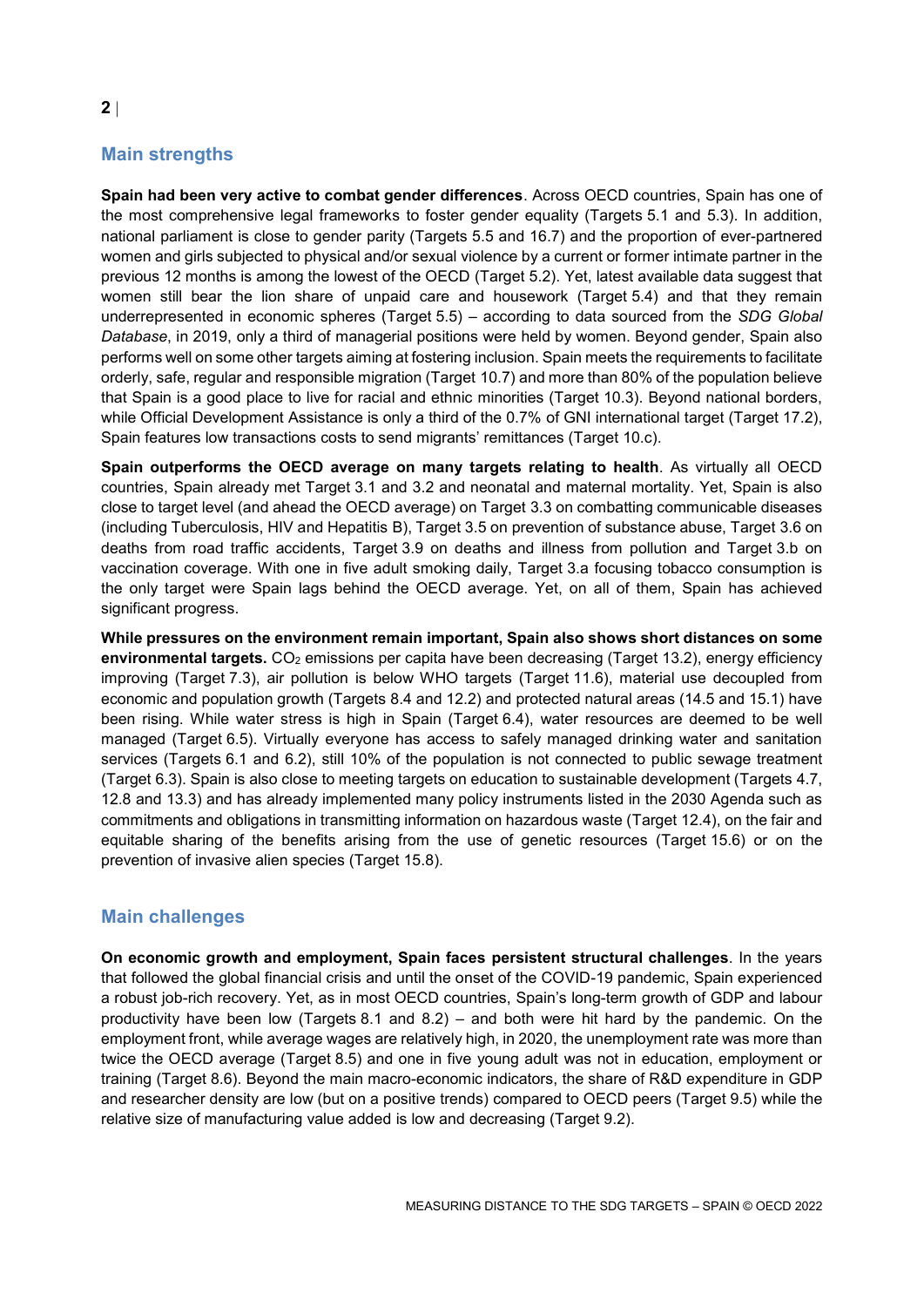**Significant pressures weigh on the environment and biodiversity.** Despite some important improvements in many aspects of environmental performance, environmental pressures remain important, driven by land conversion during the construction boom of the early 2000s and the rise in population, which has been significant in some coastal areas. Overall, degraded land accounts for almost one fifth of Spain's total land area (Target 15.3), beach litter density is above the OECD average (Target 14.1) and the water quality of lakes is low (Target 6.6 on water-related ecosystems). Direct measures of biodiversity highlight the significant extinction risk for major species groups (Target 15.5) and local breeds (2.5).

**Spain also confronts structural challenges when it comes to the "People" and "Peace" categories**. Despite improvements in recent years, income inequality and poverty are high (Targets 1.2, 10.1 and 10.2). On education, while Spain has achieved near universal attendance in pre-primary education (Target 4.2), it remains far from reaching Target 4.1 on primary and secondary education outcomes. In 2019, only 65% of children in primary school were achieving a minimum proficiency level in mathematics. Spain also reports levels of adults' literacy and numeracy skills 7 to 8 percentage points below the OECD average (Targets 4.6) while only 43% of adults participate in formal and non-formal education (Target 4.3). On Peace, citizen's confidence with the judicial system is low (Target 16.6), while unofficial data from the World Justice Project suggest that there is scope for improvement on civil justice (Target 16.3). Diversity of the central government workforce also appears to be limited (Target 16.7).

## **Statistical gaps**

**Like in many other OECD countries, data availability remains a challenge when measuring distances to targets** (see the Overview chapter for details). For Spain, available data on the level of the different indicators allow covering 131 of the 169 targets. As shown in [Figure](#page-3-1) 2 below, indicator coverage is uneven across the 17 goals. While ten goals (mostly within the People, Planet and Prosperity categories) have most of their targets covered (the indicator coverage exceeds 80%), coverage is lower for Goals 11 on cities and 14 on life below water, with only half of their targets covered. Data gaps become starker when focusing on performance indicators, i.e. excluding those providing contextual information. In this case, coverage exceeds 80% for only three goals, i.e. Goals 3 on health, 4 on education and 10 on inequalities. Moreover, for seven goals, mostly within the Planet category (Goals 12, 13, 14 and 15) but also in Goals 5 on gender equality, 11 on cities and 17 on partnerships, data are lacking to monitor changes over time for more than two in three targets.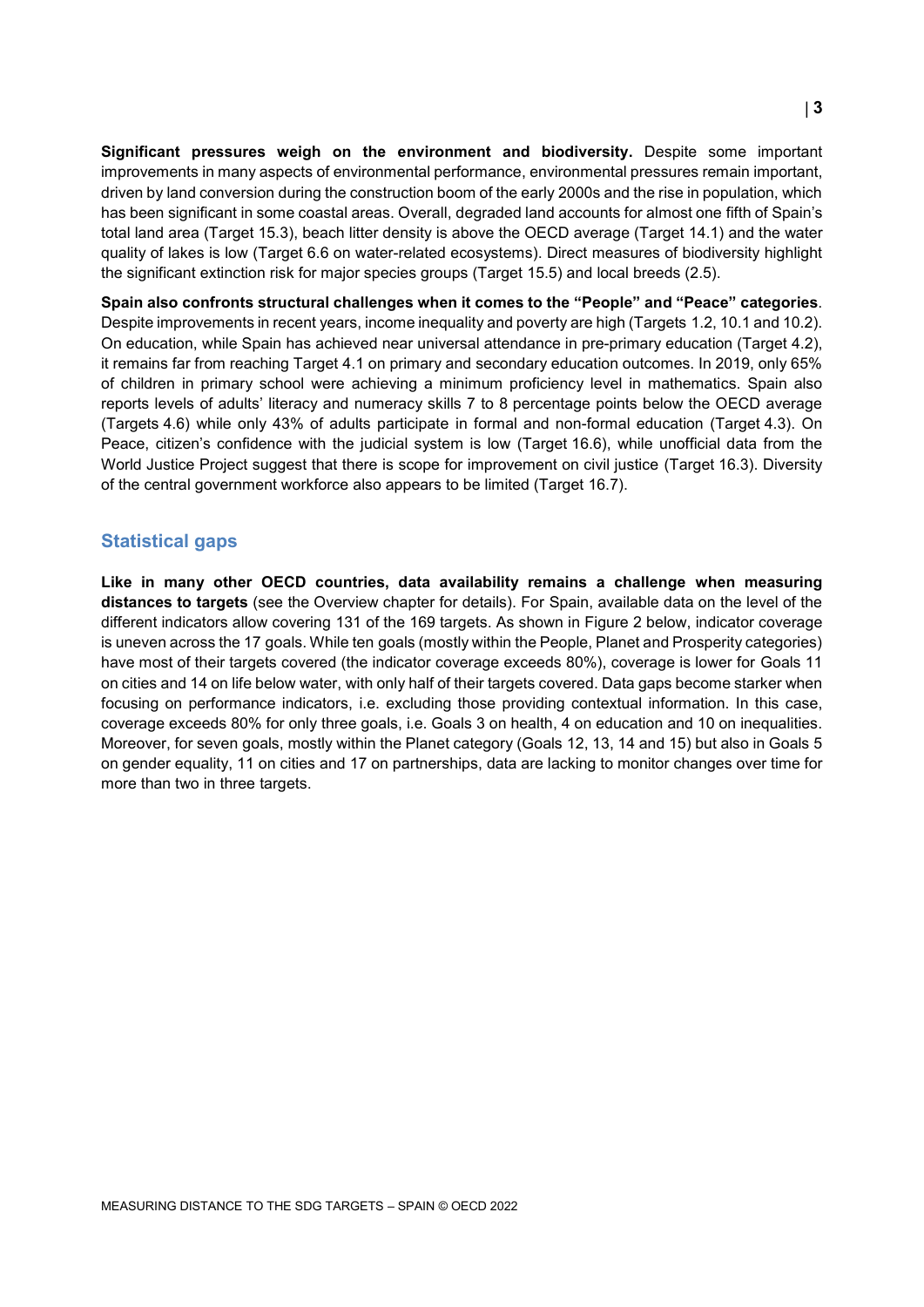

## <span id="page-3-1"></span>**Figure 2. Spain's share of the 2030 Agenda's targets covered by at least one indicator, by goal**

Note: The figure represents Spain's share of targets covered by at least one indicator for each SDG. Numbers from 1 to 17 stand for the goals: 1 No poverty, 2 Zero hunger, 3 Good health and well-being, 4 Quality education, 5 Gender equality, 6 Clean water and sanitation, 7 Affordable and clean energy, 8 Decent work and economic growth, 9 Industry, innovation and infrastructure, 10 Reduced inequalities, 11 Sustainable cities and communities, 12 Responsible consumption and production, 13 Climate action, 14 Life below water, 15 Life on land, 16 Peace, justice and strong institutions and 17 Partnerships for the goals. These goals are grouped under five broad themes (the "5Ps"): People, Planet, Prosperity, Peace and Partnership. Beyond data availability, other statistical gaps such as timeliness or granularity also need to be considered. For instance, given the lag in available data, the effects of the pandemic on current distance and trajectories may not be reflected in the estimates. Source: All data is taken and adapted from UNDESA (2021), *SDG Global Database*,<https://unstats.un.org/sdgs/unsdg> and OECD (2021), *OECD.Stat,* <https://stats.oecd.org/> (accessed on 29 October 2021).

## **Detailed information**

While some SDG Targets are, on average, close to being met, performance is very uneven across the 17 Goals of the 2030 Agenda for Sustainable Development. [Table](#page-3-0) 1 presents an overview of Spain's progress towards targets based on available data for each of the 17 Goals. It shows that distances to Targets and trends over time differ significantly even when considering a specific goal.

| Goal           | Target | Short Label                   | Distance to   | <b>Trend Assessment</b>                             | OECD            | <b>OECD Trend</b>                                   |
|----------------|--------|-------------------------------|---------------|-----------------------------------------------------|-----------------|-----------------------------------------------------|
|                |        |                               | Target (s.u.) |                                                     | Average         | Assessment                                          |
|                |        |                               |               |                                                     | distance (s.u.) |                                                     |
|                | 1.1    | Extreme poverty               | 0.00          | Target is achieved or on<br>track to being achieved | 0.00            | Target is achieved or on<br>track to being achieved |
|                | 1.2    | Poverty in all its dimensions | 2.01          | No progress or moving<br>away from the SDG target   | 1.41            | No progress or moving<br>away from the SDG target   |
|                | 1.3    | Social protection coverage    | 0.90          | No progress or moving<br>away from the SDG target   | 0.80            | No progress or moving<br>away from the SDG target   |
|                | 1.4    | Access to basic services      | 0.00          | Target is achieved or on<br>track to being achieved | 0.00            | Target is achieved or on<br>track to being achieved |
|                | 1.5    | Resilience to shocks          | 0.04          | n.a.                                                | 1.00            | n.a.                                                |
| $\mathfrak{p}$ | 2.1    | Hunger                        | 0.32          | No progress or moving<br>away from the SDG target   | 0.28            | No progress or moving<br>away from the SDG target   |
| $\mathfrak{p}$ | 2.2    | Malnutrition                  | 1.93          | No progress or moving<br>away from the SDG target   | 2.46            | No progress or moving<br>away from the SDG target   |

#### <span id="page-3-0"></span>**Table 1. Spain distances to targets and recent trends**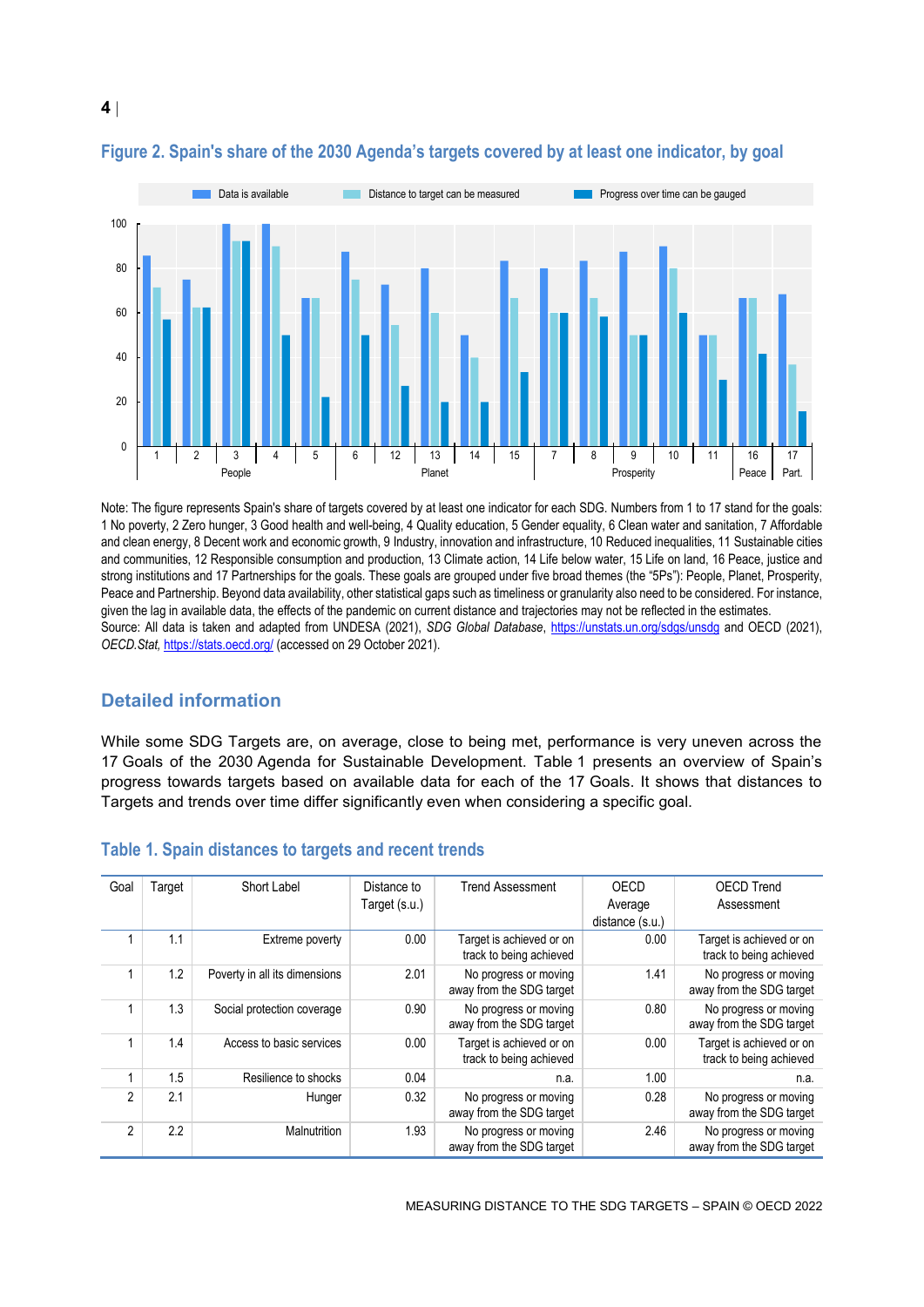| Goal           | Target | Short Label                           | Distance to   | <b>Trend Assessment</b>                                              | OECD            | <b>OECD Trend</b>                                                    |
|----------------|--------|---------------------------------------|---------------|----------------------------------------------------------------------|-----------------|----------------------------------------------------------------------|
|                |        |                                       | Target (s.u.) |                                                                      | Average         | Assessment                                                           |
|                |        |                                       |               |                                                                      | distance (s.u.) |                                                                      |
| $\overline{2}$ | 2.4    | Sustainable production                | 1.02          | No progress or moving<br>away from the SDG target                    | 1.34            | No progress or moving<br>away from the SDG target                    |
| $\overline{2}$ | 2.5    | Diversity of seeds and<br>livestocks* | 3.03          | Progress has been made,<br>but is insufficient to meet<br>the target | 3.59            | No progress or moving<br>away from the SDG target                    |
| 2              | 2.c    | Food prices anomalies                 | 0.00          | Target is achieved or on<br>track to being achieved                  | 0.00            | Target is achieved or on<br>track to being achieved                  |
| 3              | 3.1    | Maternal mortality                    | 0.00          | Target is achieved or on<br>track to being achieved                  | 0.00            | Target is achieved or on<br>track to being achieved                  |
| 3              | 3.2    | Death of newborns and<br>children     | 0.00          | Target is achieved or on<br>track to being achieved                  | 0.00            | Target is achieved or on<br>track to being achieved                  |
| 3              | 3.3    | Communicable diseases                 | 0.18          | Progress has been made,<br>but is insufficient to meet<br>the target | 0.56            | Progress has been made,<br>but is insufficient to meet<br>the target |
| 3              | 3.4    | Premature mortality                   | 0.63          | Progress has been made,<br>but is insufficient to meet<br>the target | 1.26            | Progress has been made,<br>but is insufficient to meet<br>the target |
| 3              | 3.5    | Prevention of Substance<br>abuse      | 0.44          | Progress has been made,<br>but is insufficient to meet<br>the target | 0.63            | Progress has been made,<br>but is insufficient to meet<br>the target |
| 3              | 3.6    | Road traffic accidents*               | 0.29          | Progress has been made,<br>but is insufficient to meet<br>the target | 0.78            | Progress has been made,<br>but is insufficient to meet<br>the target |
| 3              | 3.7    | Access to sexual health-care          | 0.17          | Progress has been made,<br>but is insufficient to meet<br>the target | 0.58            | Progress has been made,<br>but is insufficient to meet<br>the target |
| 3              | 3.8    | Health coverage                       | 1.42          | Progress has been made,<br>but is insufficient to meet<br>the target | 1.79            | Progress has been made,<br>but is insufficient to meet<br>the target |
| 3              | 3.9    | Deaths and illness from<br>pollution  | 0.30          | Target is achieved or on<br>track to being achieved                  | 0.55            | No progress or moving<br>away from the SDG target                    |
| 3              | 3.a    | Tobacco consumption                   | 3.18          | Progress has been made,<br>but is insufficient to meet<br>the target | 2.65            | Progress has been made,<br>but is insufficient to meet<br>the target |
| 3              | 3.b    | Vaccination                           | 0.11          | Target is achieved or on<br>track to being achieved                  | 0.37            | Target is achieved or on<br>track to being achieved                  |
| 3              | 3.d    | Health emergency<br>preparedness      | 0.46          | Target is achieved or on<br>track to being achieved                  | 1.19            | Target is achieved or on<br>track to being achieved                  |
| 4              | 4.1    | Primary and secondary<br>education    | 1.51          | No progress or moving<br>away from the SDG target                    | 1.17            | No progress or moving<br>away from the SDG target                    |
| 4              | 4.2    | Pre-primary education                 | 0.33          | Target is achieved or on<br>track to being achieved                  | 0.24            | Target is achieved or on<br>track to being achieved                  |
| 4              | 4.3    | Lifelong learning                     | 1.59          | Progress has been made,<br>but is insufficient to meet<br>the target | 1.25            | No progress or moving<br>away from the SDG target                    |
| 4              | 4.4    | Skills for employment                 | 1.22          | No progress or moving<br>away from the SDG target                    | 1.23            | No progress or moving<br>away from the SDG target                    |
| 4              | 4.5    | Disparities in education              | 1.27          | No progress or moving<br>away from the SDG target                    | 1.49            | No progress or moving<br>away from the SDG target                    |
| 4              | 4.6    | Adults' literacy and numeracy         | 2.21          | n.a.                                                                 | 1.57            | n.a.                                                                 |
| 4              | 4.7    | Skills for sustainable<br>development | 0.29          | n.a.                                                                 | 1.04            | n.a.                                                                 |
| 4              | 4.a    | <b>Education facilities</b>           | 0.00          | n.a.                                                                 | 0.05            | n.a.                                                                 |
| 4              | 4.c    | Qualification of teachers             | 1.25          | n.a.                                                                 | 0.60            | n.a.                                                                 |
| 5              | 5.1    | Discrimination against<br>women       | 0.56          | n.a.                                                                 | 1.32            | n.a.                                                                 |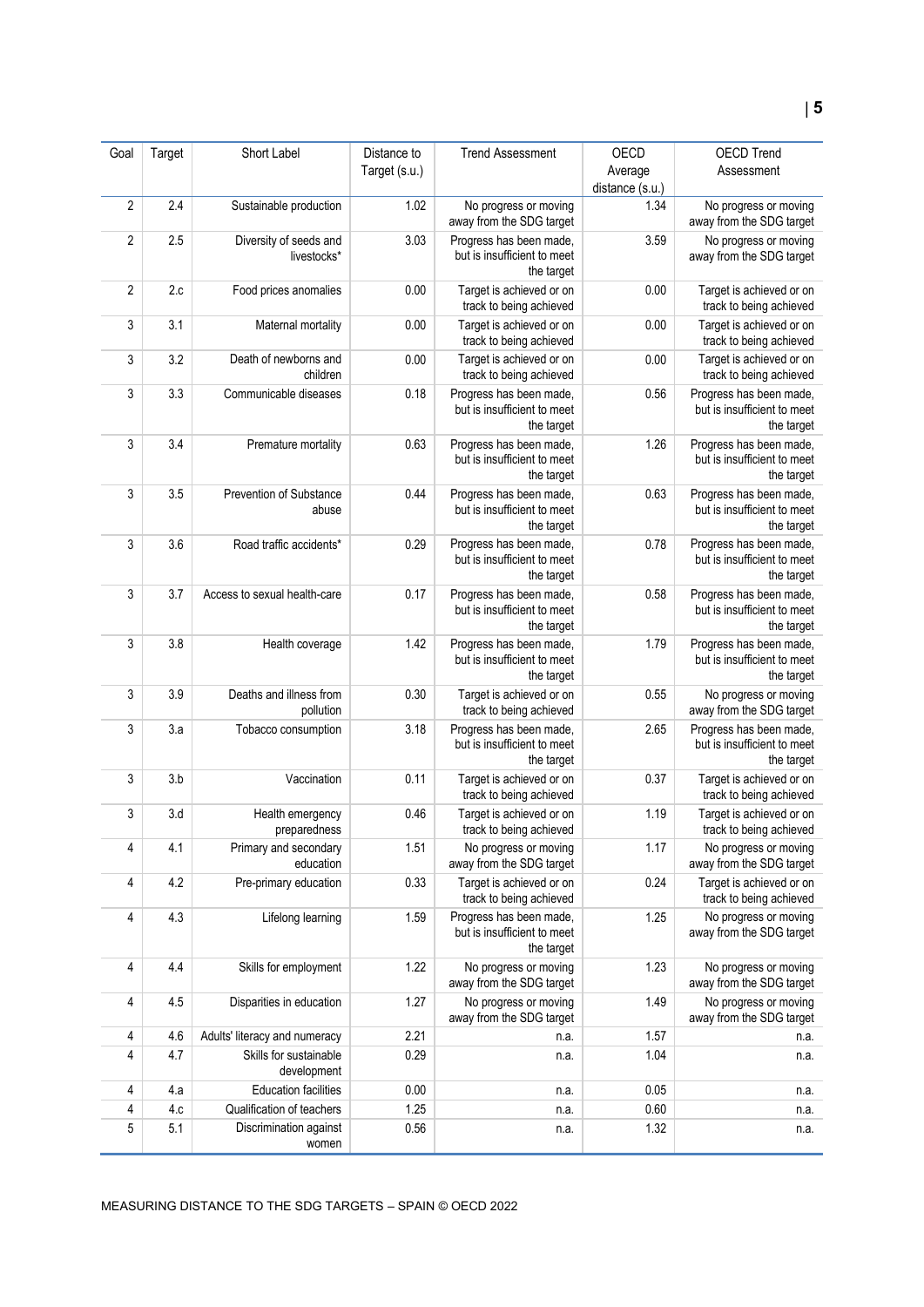| Goal           | Target | Short Label                      | Distance to   | <b>Trend Assessment</b>                                              | OECD                       | <b>OECD Trend</b>                                                    |
|----------------|--------|----------------------------------|---------------|----------------------------------------------------------------------|----------------------------|----------------------------------------------------------------------|
|                |        |                                  | Target (s.u.) |                                                                      | Average<br>distance (s.u.) | Assessment                                                           |
| 5              | 5.2    | Violence against women           | 0.00          | n.a.                                                                 | 0.89                       | n.a.                                                                 |
| 5              | 5.3    | Harmful practices                | 0.58          | n.a.                                                                 | 1.37                       | n.a.                                                                 |
| 5              | 5.4    | Unpaid care and domestic<br>work | 2.89          | n.a.                                                                 | 1.79                       | n.a.                                                                 |
| 5              | 5.5    | Women's participation            | 1.31          | No progress or moving<br>away from the SDG target                    | 1.89                       | Progress has been made,<br>but is insufficient to meet<br>the target |
| 5              | 5.b    | Women's empowerment              | 0.20          | Target is achieved or on<br>track to being achieved                  | 0.53                       | Target is achieved or on<br>track to being achieved                  |
| 6              | 6.1    | Access to drinking water         | 0.00          | Target is achieved or on<br>track to being achieved                  | 0.15                       | Target is achieved or on<br>track to being achieved                  |
| 6              | 6.2    | Waste water treatment            | 0.03          | Progress has been made,<br>but is insufficient to meet<br>the target | 0.35                       | Progress has been made,<br>but is insufficient to meet<br>the target |
| 6              | 6.3    | Water quality                    | 0.29          | No progress or moving<br>away from the SDG target                    | 0.68                       | Target is achieved or on<br>track to being achieved                  |
| 6              | 6.4    | Water-use efficiency             | 1.41          | Progress has been made,<br>but is insufficient to meet<br>the target | 0.54                       | Progress has been made,<br>but is insufficient to meet<br>the target |
| 6              | 6.5    | Water resources<br>management    | 0.37          | n.a.                                                                 | 0.98                       | n.a.                                                                 |
| 6              | 6.6    | Water-related ecosystems*        | 2.30          | n.a.                                                                 | 2.18                       | n.a.                                                                 |
| $\overline{7}$ | 7.1    | Access to energy                 | 0.00          | Target is achieved or on<br>track to being achieved                  | 0.00                       | Target is achieved or on<br>track to being achieved                  |
| $\overline{7}$ | 7.2    | Clean energy                     | 0.92          | Progress has been made,<br>but is insufficient to meet<br>the target | 0.62                       | Progress has been made,<br>but is insufficient to meet<br>the target |
| $\overline{7}$ | 7.3    | Energy efficiency                | 0.52          | Progress has been made,<br>but is insufficient to meet<br>the target | 0.98                       | Progress has been made,<br>but is insufficient to meet<br>the target |
| 8              | 8.1    | GDP growth                       | 2.89          | No progress or moving<br>away from the SDG target                    | 1.89                       | No progress or moving<br>away from the SDG target                    |
| 8              | 8.2    | Productivity                     | 2.24          | No progress or moving<br>away from the SDG target                    | 1.77                       | No progress or moving<br>away from the SDG target                    |
| 8              | 8.4    | Material footprint               | 0.24          | Target is achieved or on<br>track to being achieved                  | 0.82                       | Progress has been made,<br>but is insufficient to meet<br>the target |
| 8              | 8.5    | Employment                       | 1.65          | No progress or moving<br>away from the SDG target                    | 0.97                       | No progress or moving<br>away from the SDG target                    |
| 8              | 8.6    | <b>NEET</b>                      | 2.30          | No progress or moving<br>away from the SDG target                    | 1.69                       | No progress or moving<br>away from the SDG target                    |
| 8              | 8.8    | Labour rights                    | 0.95          | Progress has been made,<br>but is insufficient to meet<br>the target | 0.80                       | Progress has been made,<br>but is insufficient to meet<br>the target |
| 8              | 8.10   | Financial institutions           | 0.20          | No progress or moving<br>away from the SDG target                    | 0.45                       | Target is achieved or on<br>track to being achieved                  |
| 8              | 8.b    | Strategy for youth<br>employment | 0.00          | n.a.                                                                 | 0.45                       | n.a.                                                                 |
| 9              | 9.2    | Sustainable industry             | 1.54          | No progress or moving<br>away from the SDG target                    | 0.95                       | No progress or moving<br>away from the SDG target                    |
| 9              | 9.4    | Environmental impact             | 0.59          | Progress has been made,<br>but is insufficient to meet<br>the target | 0.87                       | Progress has been made,<br>but is insufficient to meet<br>the target |
| 9              | 9.5    | Research and development         | 1.81          | Progress has been made,<br>but is insufficient to meet<br>the target | 1.06                       | Progress has been made,<br>but is insufficient to meet<br>the target |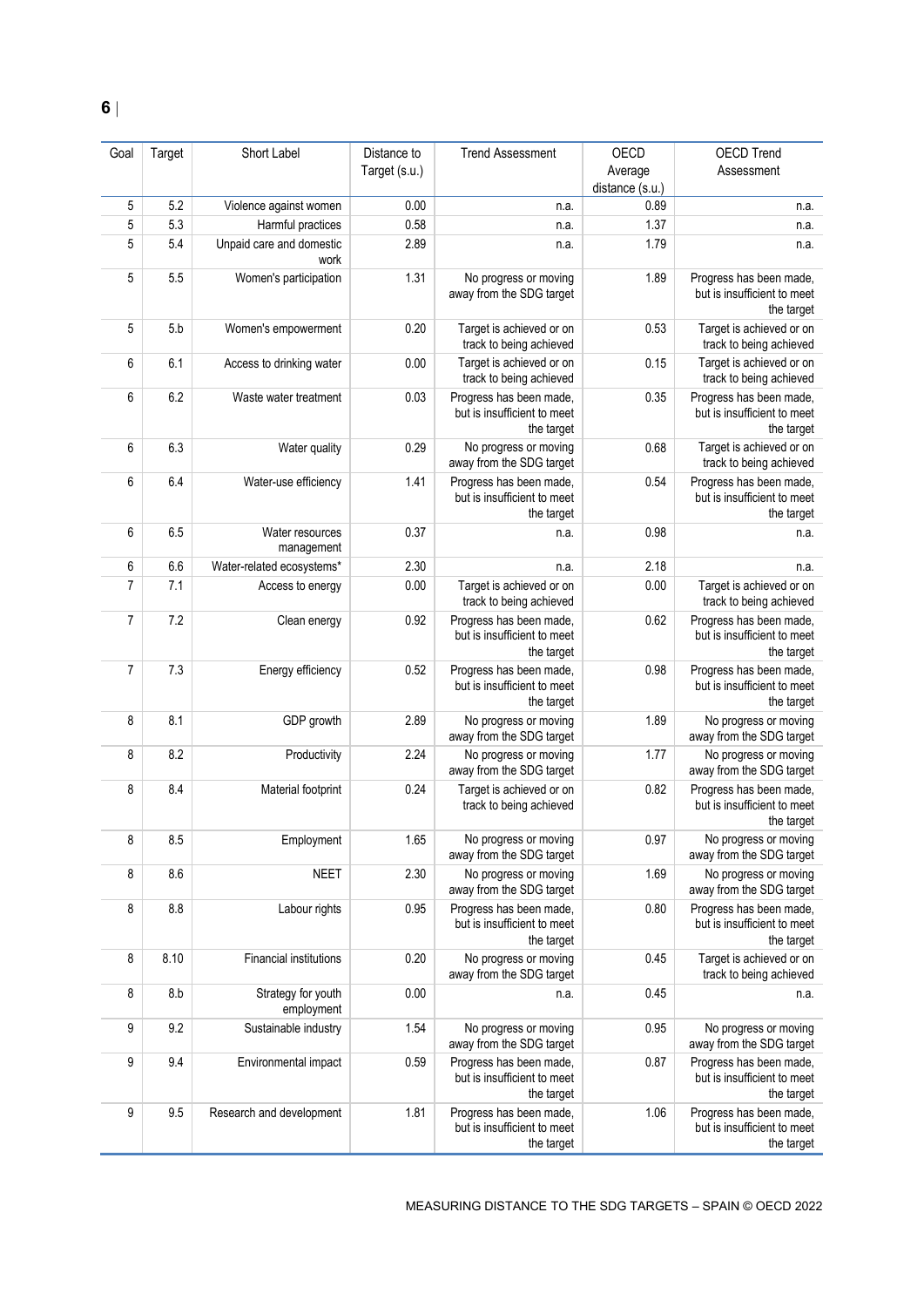| Goal              | Target | Short Label                           | Distance to   | <b>Trend Assessment</b>                                              | OECD            | <b>OECD Trend</b>                                                    |
|-------------------|--------|---------------------------------------|---------------|----------------------------------------------------------------------|-----------------|----------------------------------------------------------------------|
|                   |        |                                       | Target (s.u.) |                                                                      | Average         | Assessment                                                           |
|                   |        |                                       |               |                                                                      | distance (s.u.) |                                                                      |
| 9                 | 9.c    | ICT                                   | 0.38          | Progress has been made,<br>but is insufficient to meet<br>the target | 0.36            | Progress has been made,<br>but is insufficient to meet<br>the target |
| 10                | 10.1   | Income distribution                   | 1.26          | No progress or moving<br>away from the SDG target                    | 1.23            | No progress or moving<br>away from the SDG target                    |
| 10                | 10.2   | Social inclusion                      | 2.38          | No progress or moving<br>away from the SDG target                    | 1.54            | No progress or moving<br>away from the SDG target                    |
| 10                | 10.3   | Inequalities of outcome               | 0.75          | Progress has been made,<br>but is insufficient to meet<br>the target | 1.27            | Progress has been made,<br>but is insufficient to meet<br>the target |
| 10                | 10.4   | Redistribution                        | 0.76          | No progress or moving<br>away from the SDG target                    | 1.12            | No progress or moving<br>away from the SDG target                    |
| 10                | 10.5   | Financial markets                     | 1.32          | No progress or moving<br>away from the SDG target                    | 0.90            | No progress or moving<br>away from the SDG target                    |
| 10                | 10.7   | Migration                             | 0.00          | n.a.                                                                 | 0.69            | n.a.                                                                 |
| 10                | 10.a   | Tariff-lines                          | 1.49          | Progress has been made,<br>but is insufficient to meet<br>the target | 0.93            | Progress has been made,<br>but is insufficient to meet<br>the target |
| 10                | 10.c   | Remittances                           | 0.98          | n.a.                                                                 | 2.21            | n.a.                                                                 |
| 11                | 11.1   | Housing                               | 0.00          | Progress has been made,<br>but is insufficient to meet<br>the target | 0.80            | No progress or moving<br>away from the SDG target                    |
| 11                | 11.3   | Urbanization                          | 0.63          | n.a.                                                                 | 1.19            | Progress has been made,<br>but is insufficient to meet<br>the target |
| 11                | 11.5   | Impact of disasters                   | 0.04          | n.a.                                                                 | 1.19            | n.a.                                                                 |
| 11                | 11.6   | Environmental impact of<br>cities     | 0.27          | No progress or moving<br>away from the SDG target                    | 0.49            | Progress has been made,<br>but is insufficient to meet<br>the target |
| 11                | 11.a   | Urban policies                        | 0.00          | n.a.                                                                 | 0.23            | n.a.                                                                 |
| 12                | 12.2   | Efficient use of natural<br>resources | 0.27          | Progress has been made,<br>but is insufficient to meet<br>the target | 0.87            | Progress has been made,<br>but is insufficient to meet<br>the target |
| 12                | 12.3   | Food waste                            | 1.40          | n.a.                                                                 | 1.36            | n.a.                                                                 |
| 12                | 12.4   | Chemical and hazardous<br>waste*      | 0.44          | n.a.                                                                 | 1.02            | n.a.                                                                 |
| $12 \overline{ }$ | 12.5   | Waste generation                      | 0.87          | No progress or moving<br>away from the SDG target                    | 0.66            | Progress has been made,<br>but is insufficient to meet<br>the target |
| 12                | 12.8   | Education for sustainability          | 0.29          | n.a.                                                                 | 1.04            | n.a.                                                                 |
| 12                | 12.b   | Tourism sustainability                | 1.08          | No progress or moving<br>away from the SDG target                    | 1.87            | No progress or moving<br>away from the SDG target                    |
| 13                | 13.1   | Resilience to climate events          | 0.04          | n.a.                                                                 | 0.73            | n.a.                                                                 |
| 13                | 13.2   | Greenhouse gas emissions              | 0.50          | Progress has been made,<br>but is insufficient to meet<br>the target | 1.15            | Progress has been made,<br>but is insufficient to meet<br>the target |
| 13                | 13.3   | Education for sustainability          | 0.29          | n.a.                                                                 | 1.04            | n.a.                                                                 |
| 14                | 14.1   | Marine pollution**                    | 1.66          | No progress or moving<br>away from the SDG target                    | 1.84            | Progress has been made,<br>but is insufficient to meet<br>the target |
| 14                | 14.5   | Protected marine areas*               | 0.10          | Progress has been made,<br>but is insufficient to meet<br>the target | 0.38            | Progress has been made,<br>but is insufficient to meet<br>the target |
| 14                | 14.6   | Harmful subsidies to<br>fisheries*    | 0.00          | n.a.                                                                 | 0.36            | n.a.                                                                 |
| 14                | 14.b   | Small-scale fisheries                 | 1.80          | n.a.                                                                 | 1.64            | n.a.                                                                 |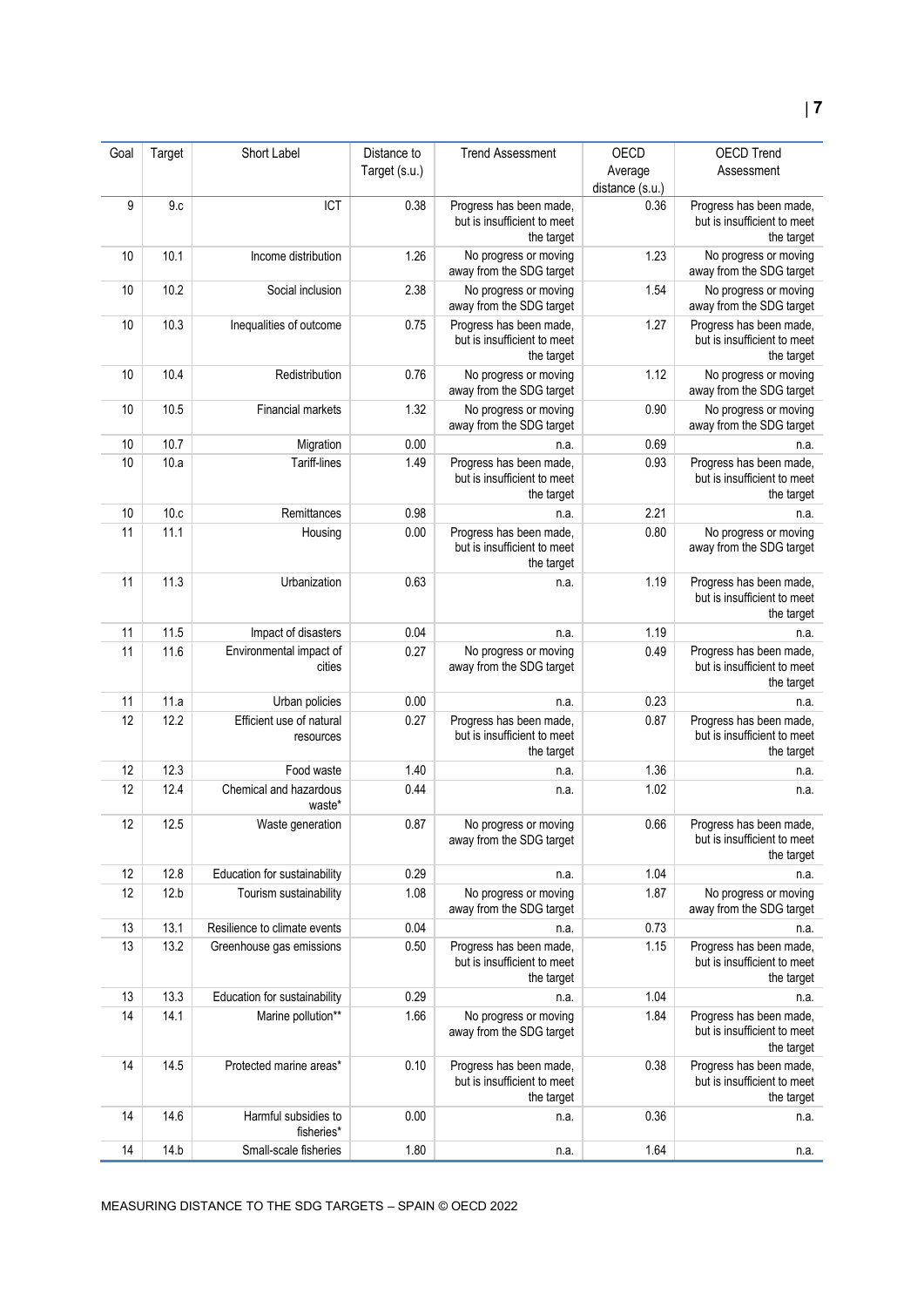| Goal | Target | Short Label                                                             | Distance to<br>Target (s.u.) | <b>Trend Assessment</b>                                              | OECD<br>Average<br>distance (s.u.) | <b>OECD Trend</b><br>Assessment                                      |
|------|--------|-------------------------------------------------------------------------|------------------------------|----------------------------------------------------------------------|------------------------------------|----------------------------------------------------------------------|
| 15   | 15.1   | Ecosystem protection*                                                   | 1.00                         | Progress has been made,<br>but is insufficient to meet<br>the target | 0.74                               | Progress has been made,<br>but is insufficient to meet<br>the target |
| 15   | 15.2   | Sustainable use of forest*                                              | 0.57                         | Target is achieved or on<br>track to being achieved                  | 0.60                               | Target is achieved or on<br>track to being achieved                  |
| 15   | 15.3   | Desertification                                                         | 1.63                         | n.a.                                                                 | 1.04                               | n.a.                                                                 |
| 15   | 15.4   | Mountain ecosystems                                                     | 0.65                         | Progress has been made,<br>but is insufficient to meet<br>the target | 0.73                               | Progress has been made,<br>but is insufficient to meet<br>the target |
| 15   | 15.5   | Threatened species*                                                     | 1.59                         | No progress or moving<br>away from the SDG target                    | 1.20                               | No progress or moving<br>away from the SDG target                    |
| 15   | 15.6   | Benefits from genetic<br>resources                                      | 0.00                         | n.a.                                                                 | 0.78                               | n.a.                                                                 |
| 15   | 15.8   | Invasive alien species*                                                 | 0.00                         | n.a.                                                                 | 0.30                               | n.a.                                                                 |
| 15   | 15.9   | National and local planning*                                            | 0.32                         | n.a.                                                                 | 0.54                               | n.a.                                                                 |
| 16   | 16.1   | Violence and related deaths                                             | 0.67                         | Progress has been made,<br>but is insufficient to meet<br>the target | 0.66                               | Progress has been made,<br>but is insufficient to meet<br>the target |
| 16   | 16.2   | Violence against children                                               | 0.22                         | No progress or moving<br>away from the SDG target                    | 0.65                               | No progress or moving<br>away from the SDG target                    |
| 16   | 16.3   | Rule of law                                                             | 1.53                         | No progress or moving<br>away from the SDG target                    | 2.33                               | No progress or moving<br>away from the SDG target                    |
| 16   | 16.6   | Accountable institutions                                                | 2.58                         | No progress or moving<br>away from the SDG target                    | 2.26                               | Progress has been made,<br>but is insufficient to meet<br>the target |
| 16   | 16.7   | Inclusive decision-making                                               | 1.40                         | n.a.                                                                 | 1.85                               | n.a.                                                                 |
| 16   | 16.9   | Legal identity for all                                                  | 0.00                         | n.a.                                                                 | 0.00                               | n.a.                                                                 |
| 16   | 16.10  | Access to information                                                   | 0.00                         | n.a.                                                                 | 0.00                               | n.a.                                                                 |
| 16   | 16.a   | National institutions                                                   | 0.00                         | Target is achieved or on<br>track to being achieved                  | 0.54                               | Target is achieved or on<br>track to being achieved                  |
| 17   | 17.2   | Official Development<br>Assistance                                      | 1.58                         | No progress or moving<br>away from the SDG target                    | 0.94                               | Progress has been made,<br>but is insufficient to meet<br>the target |
| 17   | 17.10  | Multilateral trading system                                             | 0.01                         | Target is achieved or on<br>track to being achieved                  | 0.45                               | Target is achieved or on<br>track to being achieved                  |
| 17   | 17.12  | Market access for least<br>developed countries                          | 0.78                         | No progress or moving<br>away from the SDG target                    | 0.72                               | No progress or moving<br>away from the SDG target                    |
| 17   | 17.15  | National leadership to<br>implement policies for<br>poverty eradication | 1.85                         | n.a.                                                                 | 2.32                               | n.a.                                                                 |
| 17   | 17.16  | Global Partnership for<br>Sustainable Development                       | 0.00                         | n.a.                                                                 | 0.89                               | n.a.                                                                 |
| 17   | 17.18  | Statistical capacity                                                    | 0.00                         | n.a.                                                                 | 0.09                               | n.a.                                                                 |
| 17   | 17.19  | Statistical capacity-building                                           | 0.00                         | n.a.                                                                 | 0.11                               | n.a.                                                                 |

Note: \* refers to targets with a 2020 deadline. \*\* refers to targets with a 2025 deadline. The OECD average is measured as the simple average across OECD countries with available data.

Source: All data is taken and adapted from UNDESA (2021), *SDG Global Database*,<https://unstats.un.org/sdgs/unsdg> and OECD (2021), *OECD.Stat,* <https://stats.oecd.org/> (accessed on 29 October 2021).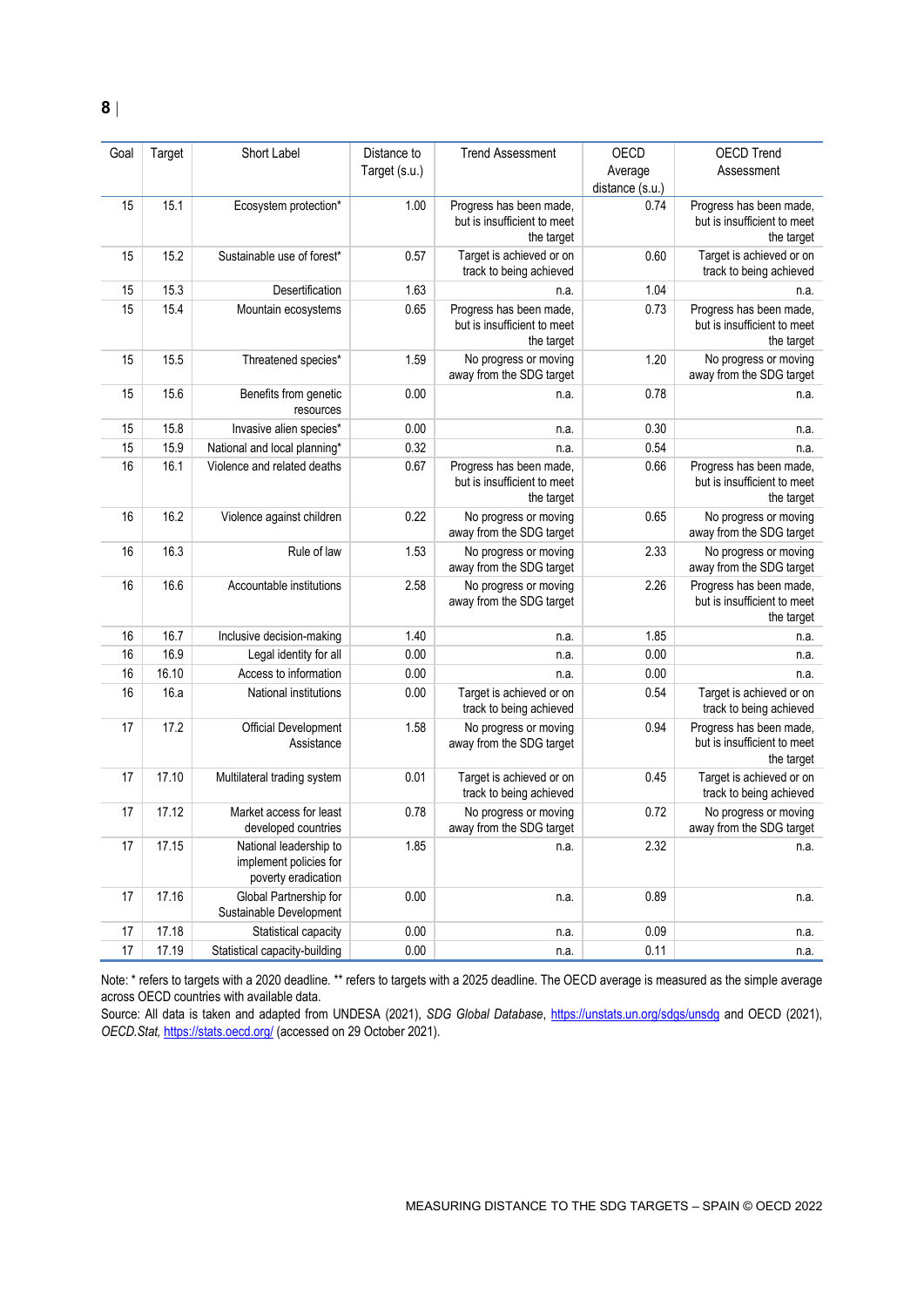## <span id="page-8-0"></span>**How to read this country profile**

The OECD report *The Short and Winding Road to 2030: Measuring Distance to the SDG Targets* evaluates the distance that OECD countries need to travel to meet SDG targets for which data are currently available. It also looks at whether countries have been moving towards or away from these targets, and how likely they are to meet their commitments by 2030, based on an analysis of recent trends and the observed volatility in the different indicators.

As most authors and international organisations, this report adopts a rather simple geometric growth model for assessing the direction and pace of recent changes in the context of the SDGs. Yet, instead of making direct estimates of the value of the indicator by 2030, it models the likelihood of achieving a specific level using Monte Carlo simulations.

While the report provides an overview of where OECD countries, taken as a whole, currently stand, country profiles provide details of the performance and data availability of individual OECD countries.

## *How to read the OECD SDG Wheel?*

Progress on SDGs requires a granular understanding of countries' strengths and weaknesses based on the consideration of the 169 targets of the 2030 Agenda. [Figure](#page-0-0) 1 shows both **current achievements** (in the inner circle; the longer the bar, the smaller the distance remaining to be travelled) **as well as whether OECD countries are on track** (or are at least making progress) to meet their commitments by 2030 (in the outer circle).

The length of each bar shows current level of achievement on each target. As detailed in the Methodological Annex, countries' distance to target is measured as the "standardised difference" between a country's current position and the target end-value. For each indicator, the standardised measurement unit (s.u.) is the standard deviation observed among OECD countries in the reference year (i.e. the year closest to 2015). Therefore, the longer the bar, the shorter the distance still to be travelled to reach the target by 2030. The colours of the bars applied to the various targets refer to the goals they pertain to.

The outer ring shows how OECD countries are performing over time and how likely they are to meet the different targets by 2030 based on the observed trends of the various indicators. It uses stoplight colours to classify the progress towards the target:

- green is used to indicate those countries that (based on the change in the different indicators over a recent period) should meet the target in 2030 just by maintaining their current pace of progress (i.e. more than 75% of (randomised) projections meet the target);
- yellow for those countries whose current pace of progress is insufficient to meet the target by 2030 (i.e. less than 75% of randomised projections meet the target, while the correlation coefficient between the indicator and the year is high and statistically significant, implying that a significant trend could be detected); and
- red for those countries whose recent changes have been stagnating or moving them further away from the target (i.e. less than 75% of randomised projections meet the target and the correlation coefficient between the indicator and the year is low or statistically insignificant, implying that no statistical trend could be identified).

## *How to read the Strength and Challenges sections?*

With the aim of helping its member countries in navigating the 2030 Agenda and in setting their own priorities for action, this report relies on a unique methodology for measuring the distance that OECD countries have to travel to achieve SDG targets. The identification of the main strengths and challenges proposed in this report relies on current performances only: